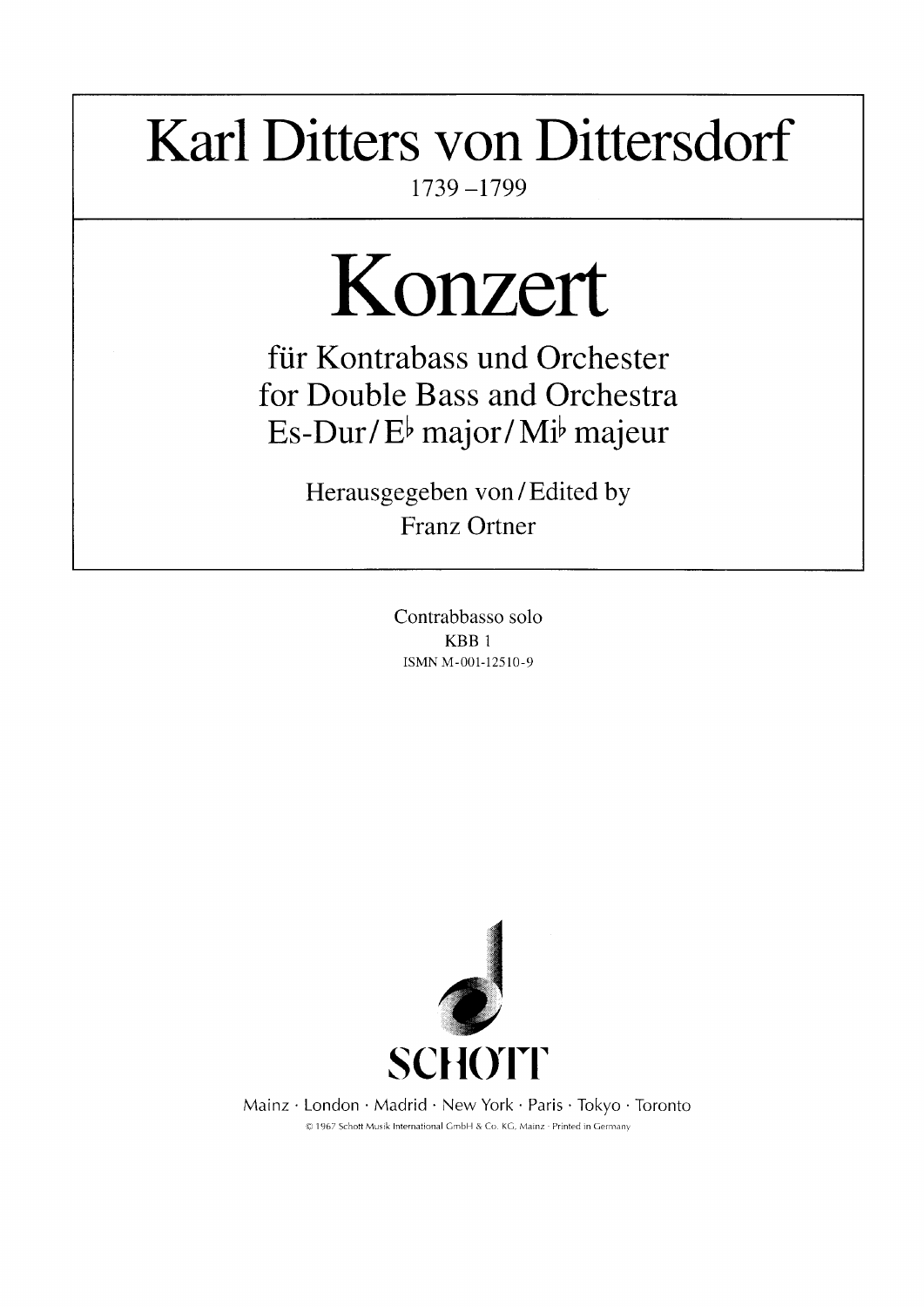## Konzert

Es-Dur / Mi bémol majeur / E flat major

Karl Ditters von Dittersdorf Bearbeitet von Franz Ortner I Stimmung:  $2^{b}$ Allegretto  $\mathbf{T}$ 17  $24$ 25  $^{26}_{3D}\,\substack{\text{OD}\\\text{2G}}$  $\begin{smallmatrix} 1 & G \ 3 & D \end{smallmatrix}$  $\frac{1}{3}$ £  $28^{\circ}$  $\overline{\bullet}$  $32^{\circ}$  $\frac{1}{\sqrt{2}}$ 34  $\boldsymbol{p}$  $\frac{A}{2}$  $36$  $\boldsymbol{p}$  $\frac{D}{1}$  $_{\rm 2}^{\rm A}$ doo  $\frac{A}{10}$  $\frac{A}{2}$  $\overline{E}$  $\overline{\widetilde{c}}$  $\frac{D}{4}$  $\frac{A}{2}$  $G-S$ .

© 1967 Schott Musik International, Mainz

Das widerrechtliche Kopieren von Noten ist gesetzlich verboten und kann privat- und strafrechtlich verfolgt werden.<br>Unauthorised copying of music is forbidden by law, and may result in criminal or civil action.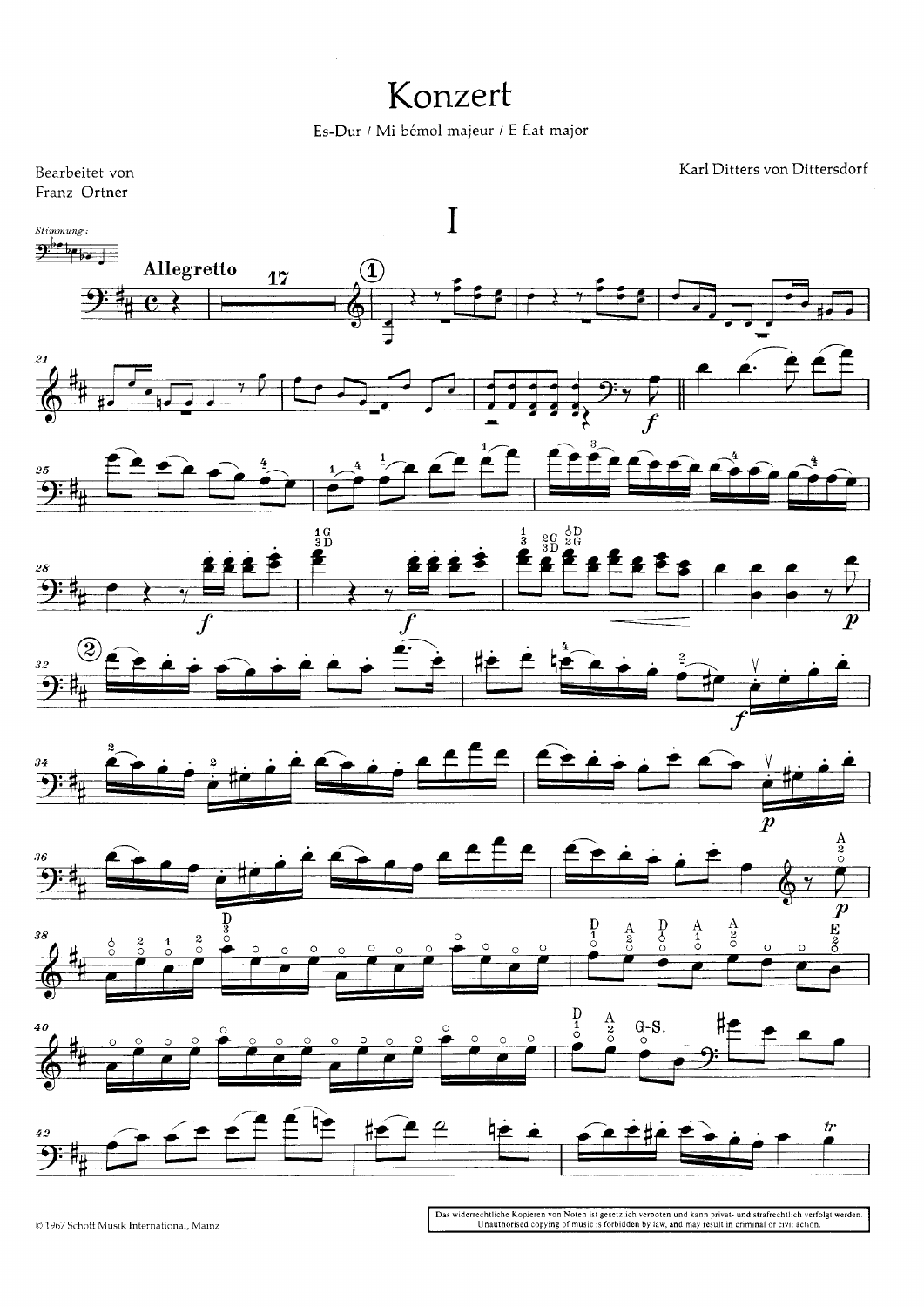





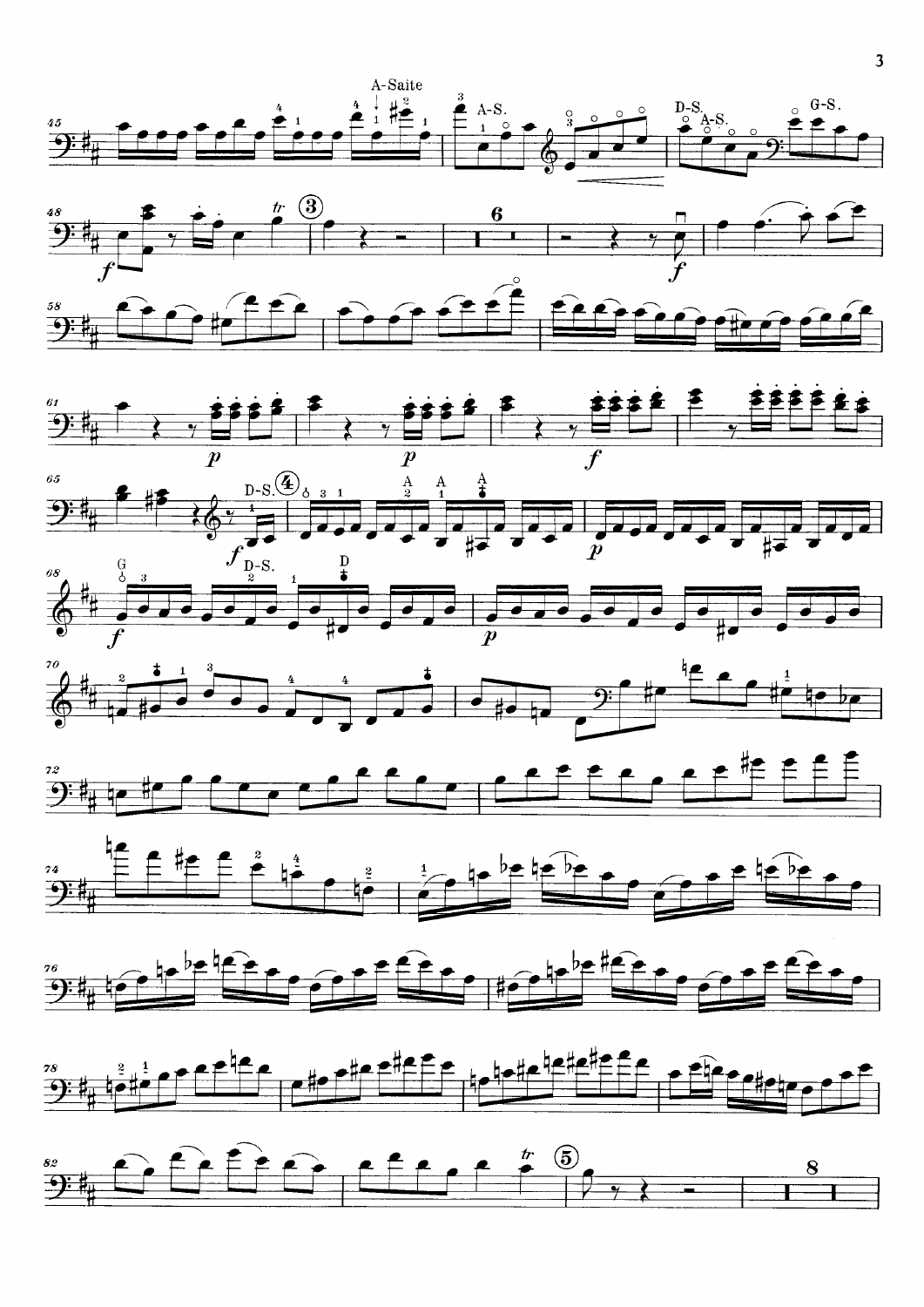













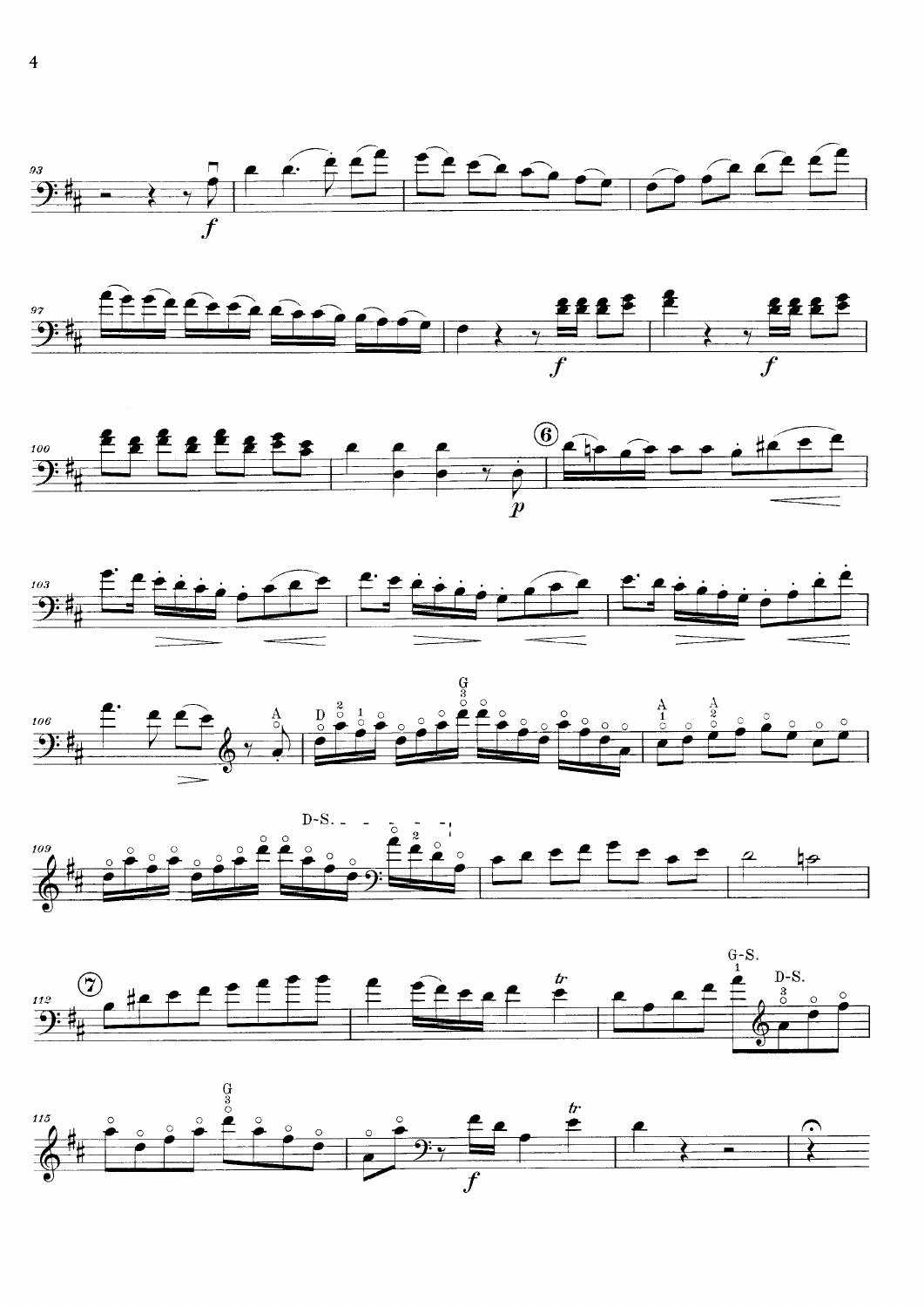











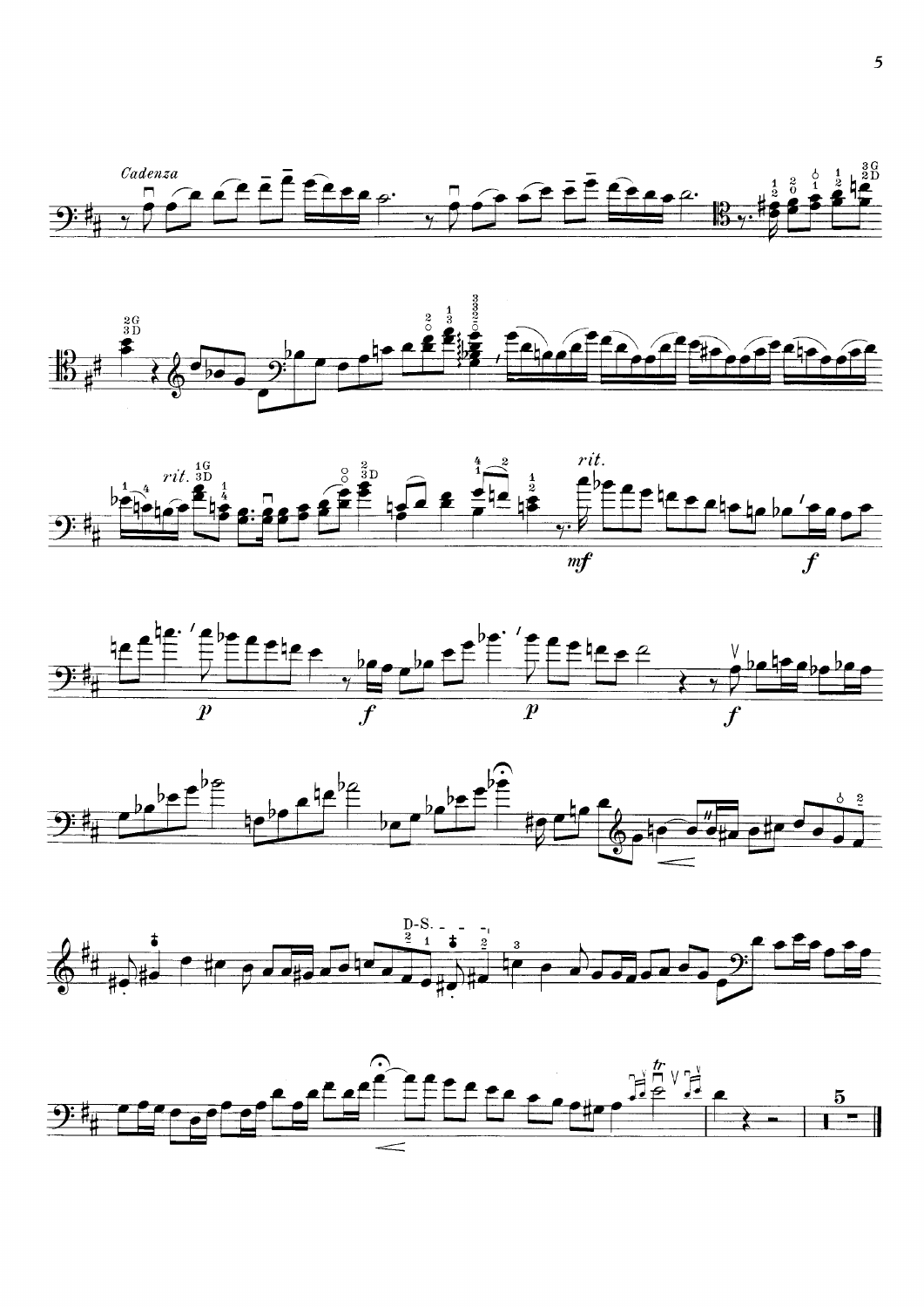













 $\prod$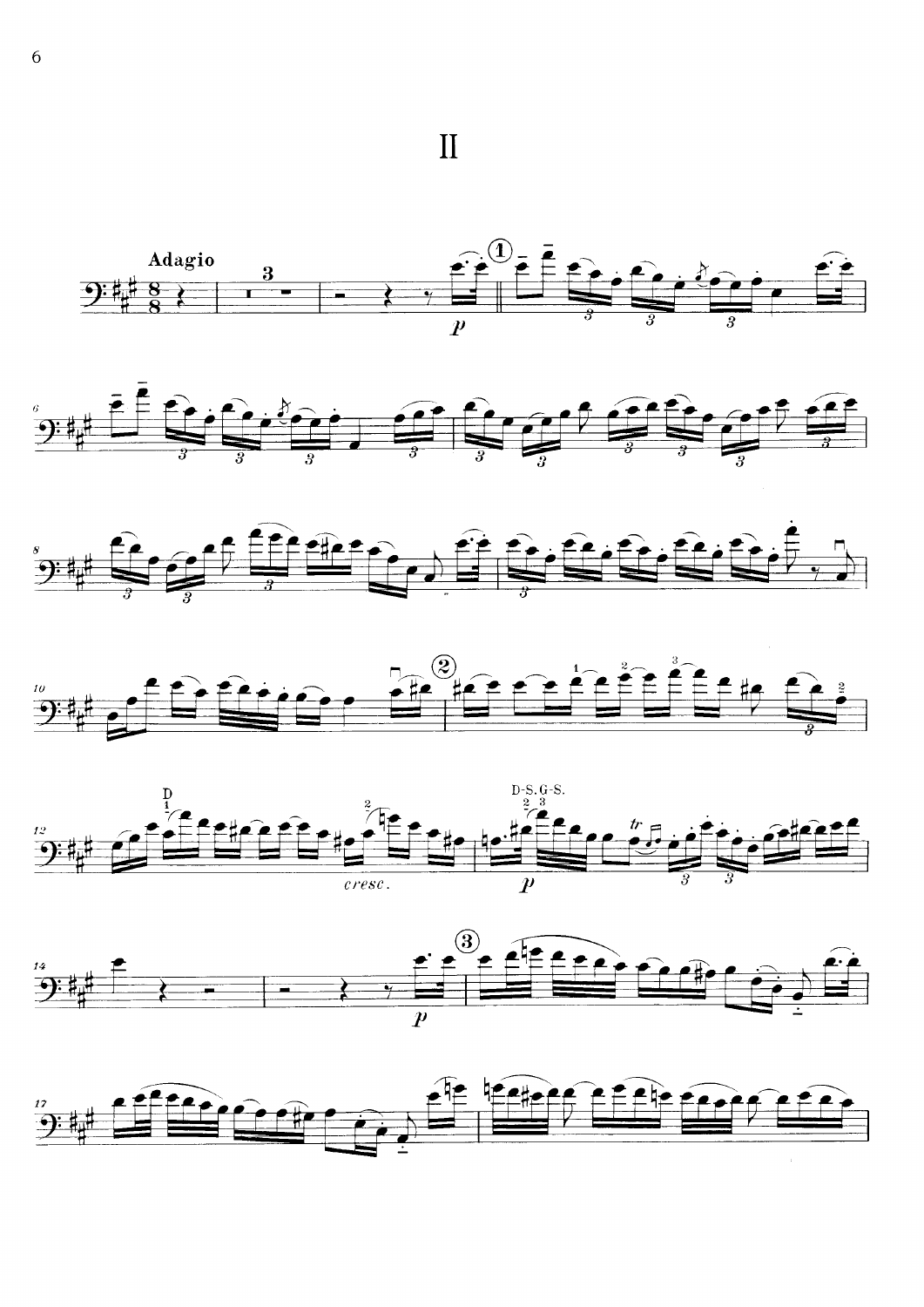











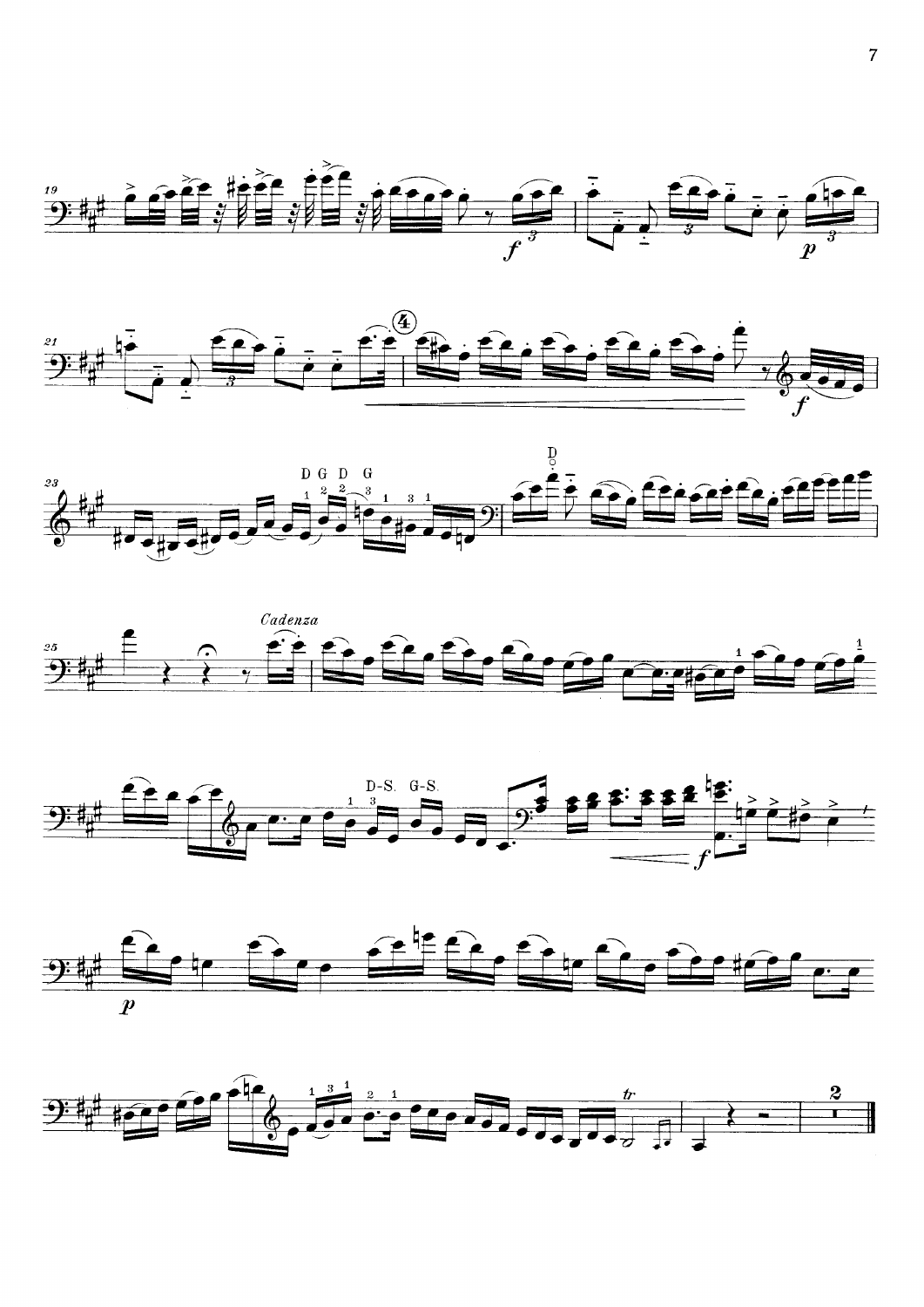

















III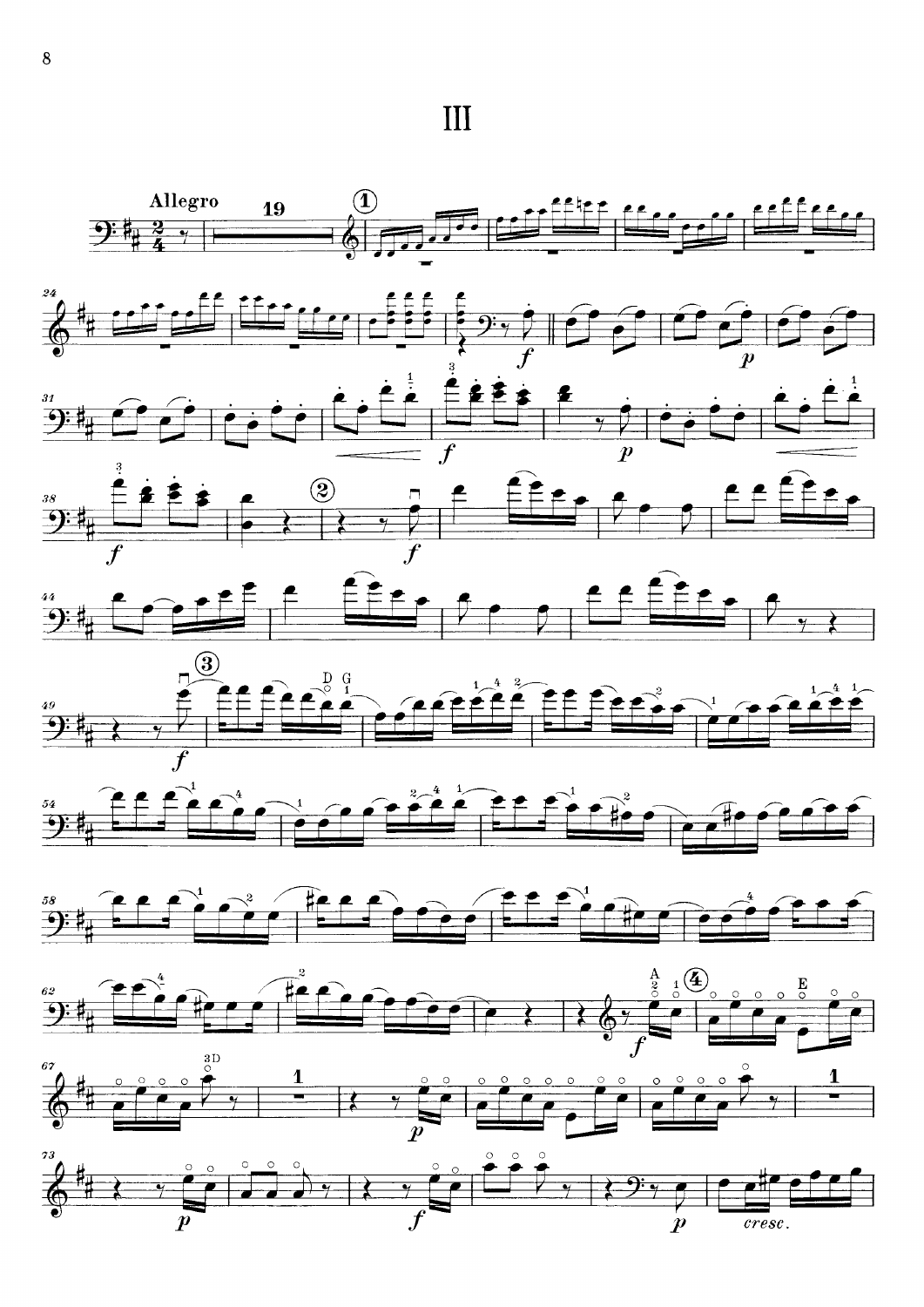